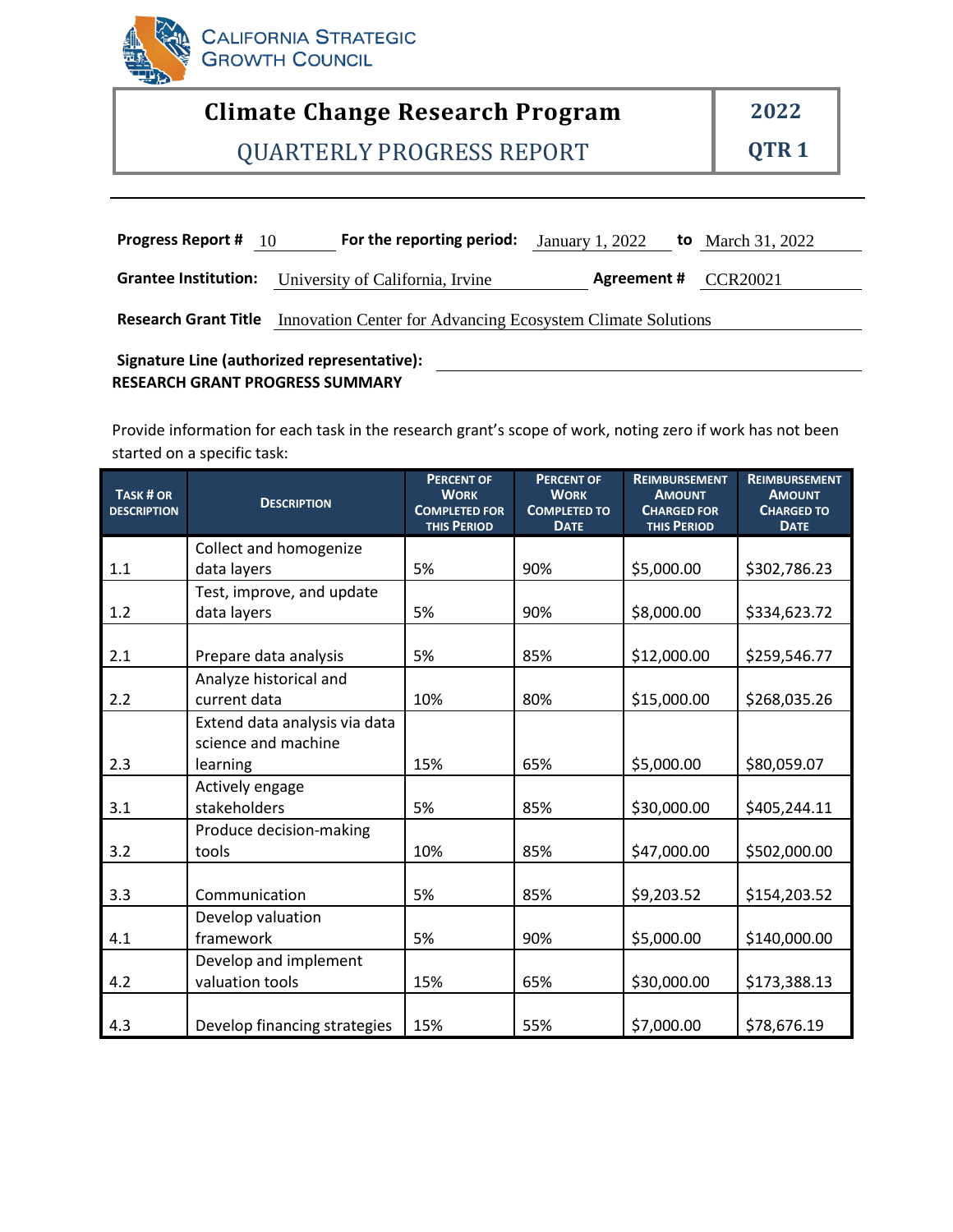**PROVIDE A SUMMARY STATEMENT DESCRIBING THE MILESTONES (INCLUDE GO/NO GO MILESTONES), ACCOMPLISHMENTS, SUCCESSES, BARRIERS, AND OBSTACLES THAT HAVE OCCURRED WITHIN THE CURRENT REPORTING PERIOD:**

In Q1 2022, the CECS team made significant progress on our Natural Climate Solutions (NCS) Toolbox, the main technology deliverable of our project. In addition to adding significant functionality and several new layers to the Data Atlas tool (which can be found online a[t https://cecs.ess.uci.edu/data-atlas/\)](https://cecs.ess.uci.edu/data-atlas/), we also created a more solidified version of the Data Bridge tool, and worked to get all components of the NCS Toolbox up onto the cloud-based virtual desktop platform, Apporto. Moving the tools, and in particular, the Data Bridge, onto a cloud-based platform means that the process for accessing CECS data and tools will be much more streamlined for users. This functionality will ultimately let us share the tool much more widely, as well as rapidly update it and push updates out to users in near real time.

In the weeks before the move to Apporto, CECS team members held numerous meetings with stakeholders, and strengthened relationships with Pyregence, Accel, and Blue Forest, as well as hosted a multi-day tool audit with representatives from CNRA, CAL FIRE, CARB, and the Governor's Wildfire and Forest Resilience Task Force. This audit had twofold benefits: 1) We were able to showcase the great work that the team has completed so far, and to show our data and tools can be useful to advancing the climate and land management goals of the state, and 2) We received valuable insights from our knowledgeable panelists, who provided us with feedback on both the content and functionality of the tools that we are now incorporating into improved versions of all tools, which should be available for public release in Q2.

One additional development of note is that our analysis of ecosystem services was deepened this quarter, and that we have started to develop a mock-up of an ecosystem services valuation tool, which will be expanded upon and hopefully added to the larger NCS Toolbox in Q2.

Dozens of papers on CECS research are in the works, and 13 papers were either submitted, under review, or published during this reporting period.

## **ACHIEVING PROGRAM GOALS**

1. Briefly discuss any successes the research has achieved in furthering the Climate Change Research Program's Program Goals:

Our main focus in Q1 was refining the Data Bridge tool, the final unifying piece of our Natural Climate Solutions (NCS) Toolbox. We made great strides in operationalizing the NCS Toolbox and have started to move it to a virtual desktop platform, Apporto, that we should be able to share with stakeholders starting in early Q2. A particular improvement was developing the capacity to prioritize potential treatment areas based on a list of key variables that users can weight according to their perceived importance or what they are trying to manage for. Explanation of further improvements to our NCS Toolbox can be found in section 4 of this report.

Additionally, at San Diego State University (SDSU) research in Q1 examined carbon flux in chaparral, which informs California's plan of integrating land use, conservation, and management into its climate change programs. Specifically, students analyzed the net ecosystem exchange of carbon and microsite level soil respiration. The effects of extreme weather events, such as drought and fire, and stand age on CO<sup>2</sup> flux were also studied. All three study areas allow for a better understanding of how extreme weather events fueled by climate change influence the carbon source-sink relationship of chaparral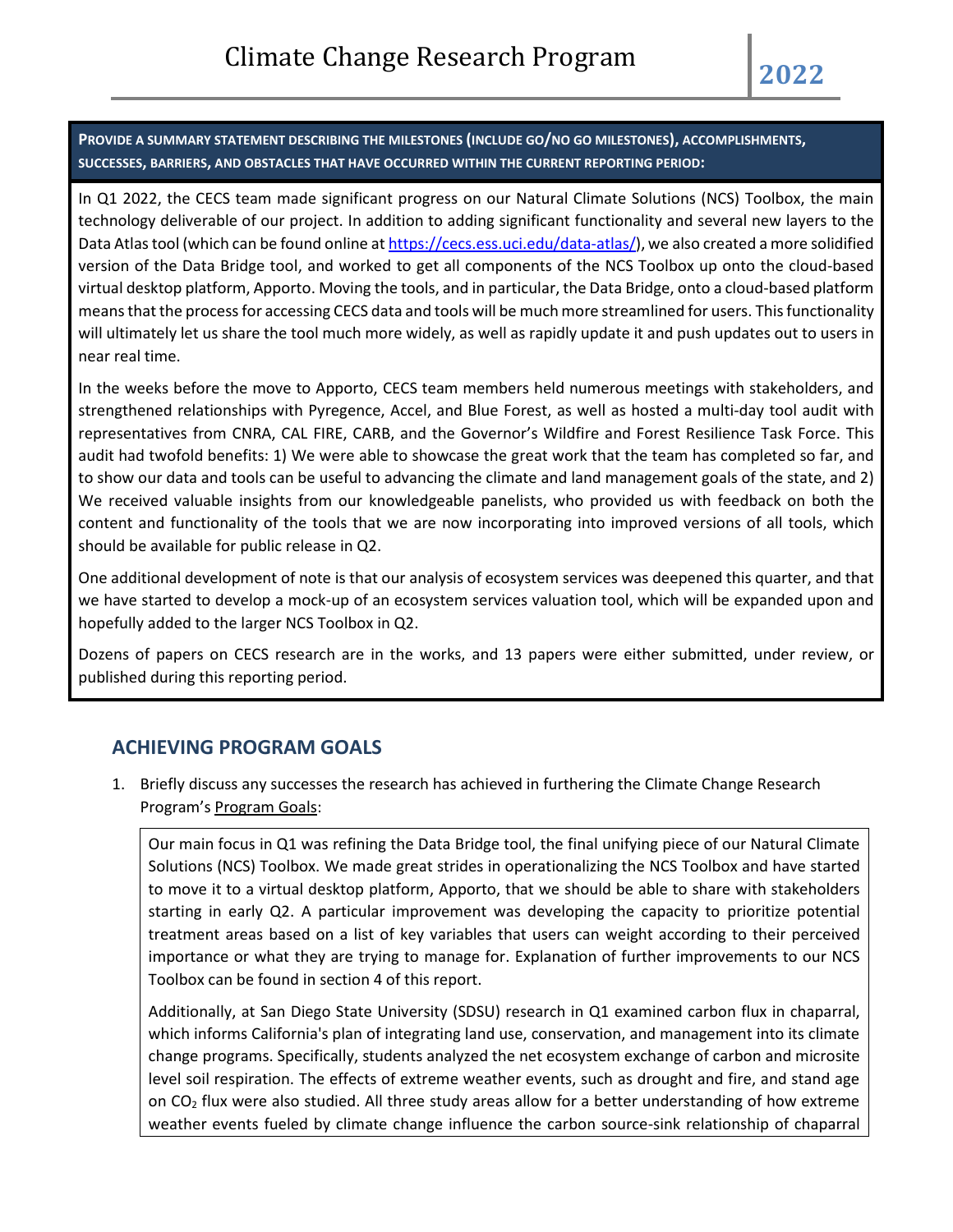ecosystems. This furthers CCRP's goal of developing resources that build resilience in vulnerable ecosystems while advancing climate change solutions.

2. Describe any successes made in advancing the objectives of the applicable research focus area (i.e., carbon dioxide removal, methane reduction, or heating, cooling, and thermal storage):

The expectation is that using the NCS Toolbox would allow for more informed decision making, which would in turn further sequester carbon throughout the state. However, we need people to start using the tools to show this, and have only just begun this process. More direct examples should come from engaging stakeholder groups in utilizing our tools in Q2.

3. Summarize efforts taken during this report period to conduct Meaningful Engagement:

One of the larger components of CECS outreach and engagement in Q1 centered around an "audit" of the CECS NCS Toolbox with a group of State agency representatives. The panel, convened by Loretta Moreno of the California Natural Resources agency, was comprised of the following individuals: Alan Talhelm (CARB), Lara Kueppers (Governor's Wildfire and Forest Resilience Task Force), Jamie Lydersen (CAL FIRE), Dana Dysthe (CAL FIRE), and Brett Agler (CAL FIRE). For the audit, we hosted a series of three 2-hour calls with the panel between January 18 and January 25.

The overarching goal of this audit was to introduce panelists to the NCS Toolbox, show test cases for both the AB 2551 area and the state level, and show the capabilities for CECS tools to answer the most pressing land management questions on the minds of managers in California. On the first call we acquainted people with some of the technical and scientific underpinnings and perceived uses of the NCS Toolbox. We also ensured everyone was set up with the software on their machines and could run a test example. On the second call, we walked through examples highlighting pre-treatment planning, pre-treatment prioritization, pre-treatment evaluation, and post-treatment monitoring capabilities. We also showed participants how to visualize spatial data outputs in ArcGIS Online alongside our preloaded starter kit layers. Our third call focused more on feedback from the panelists to help CECS improve our tools in future iterations, and also allowed time for us to answer some of the panelist's more specific technical and scientific questions. Overall, the audit was a success and not only allowed us to showcase the work that CECS has done so far and how it fits into the landscape of decision support tools in California, but also provided us with ideas for how to continue to build upon our work and make the NCS Toolbox even more useful for managers and practitioners throughout the state.

--

We also continued to strengthen ties with several specific collaborators this quarter, including ACCEL, Pyregence, and Blue Forest Conservation. CECS Director, Mike Goulden, and UC Berkeley Professor, John Battles, have been deeply involved in discussions with the USFS Pacific Southwest Research Station team building the ACCEL tool, and have had several calls this quarter to learn more about the synergies between the two efforts, and how we can move forward together. In the same vein, Mike and John, along with UC Irvine Professor, Jim Randerson, met at least four times this quarter with the Pyregence team on how we can coordinate our efforts in decision support tools, especially regarding the impacts of wildfires. Meetings with Pyregence and the ACCEL team will continue on at least a biweekly basis in Q2, as we further explore what combined efforts from our three times might look like, and what we can collectively achieve for the State.

Meanwhile, CECS Co-Director, Roger Bales, hosted biweekly meetings (at least 8 meetings throughout the quarter) with the nonprofit group, Blue Forest Conservation, continuing our conversations from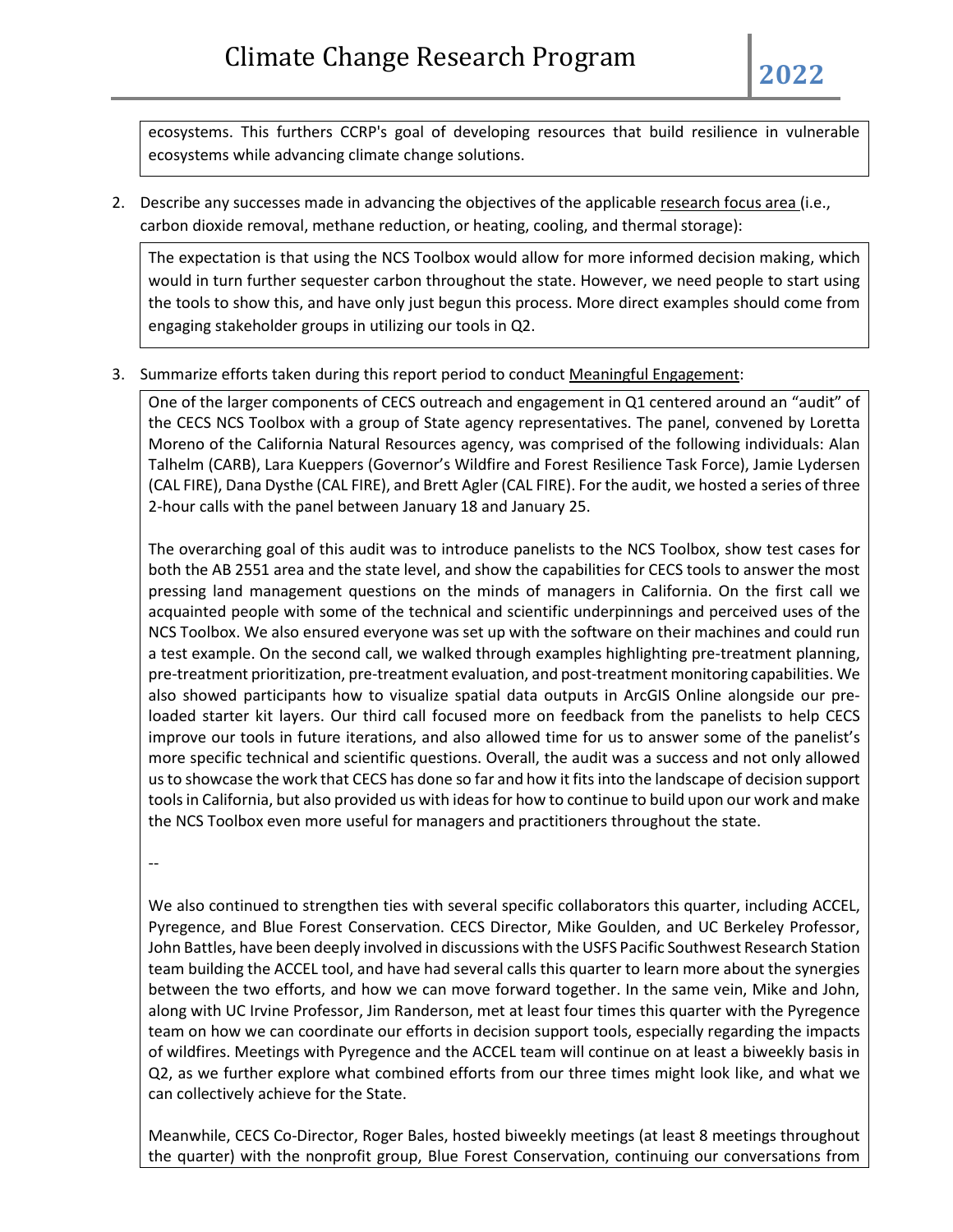previous quarters, and looping in more members of the CECS team. CECS researchers presented research findings to Blue Forest, chatted about the use of CECS data on potential upcoming projects, as well as potential additional collaboration opportunities (such as their wildfire smoke and public health project with the California Council on Science and Technology), and funding prospects.

--

We continued to host additional introductory and follow-up calls with a variety of different agencies, nonprofits, and other research groups, further detailed below:

On January 26, Mike, CECS Project Coordinator, Raiven Greenberg, and UC Irvine Postdoctoral Researcher, Jon Wang had a follow-up call with Kendall DeLyser of American Forests and Nadia Tase of CAL FIRE's FRAP Division to discuss the expected effects of management on flame length data and how they might be able to use it for their analyses.

On February 28, Mike, Roger, and Stakeholder Engagement Coordinator, Meghan Cook, had a follow up call with Andrew Schwarz and Cassandra Evenson of DWR to discuss CECS data in regard to runoff and fire probability. We will follow up with them once the 2020-2021 data update is complete.

Roger and UC Merced PhD student Han Guo met with a UC Davis team about CA forests & water, eventually resulting in a proposal to CAL FIRE to use CECS products for part of their proposed project on bioenergy (working with Caspar Donnison, Gail Taylor, and Malcolm North). Roger had two separate meetings with Yuba Water regarding water benefits of forest management, based on CECS data. As a precursor to a larger upcoming meeting, Roger also met with a subset of the French Meadows partnership in mid-March to give them a preview of CECS products.

At San Diego State University (SDSU), undergraduate researcher, Ben Hall, made efforts to engage with experts from SDSU, UC Davis, and the USDA-Forest Service to develop his project focusing on the potential of harvesting chaparral in San Diego County.

Mike and Raiven met with more than 15 members of the British Columbia based Pacific Institute for Climate Solutions team to introduce them to CECS and our tools, and to learn about their work on fires and climate in the Pacific Northwest, as well as how we may be able to integrate our efforts.

Mike, Roger, and Raiven also met with Sierra Nevada Research Institute Executive Director, Molly Stephens, and National Parks Service Physical Scientist, Andi Heard. We showed Andi how CECS tools could help with NPS with determining prioritization and planning for on-ground work, and conducing post-fire analysis. We will follow up in Q2 once the CECS data have been updated for the 2020 and 2021 fires years.

On March 30, Mike Goulden presented to the CA Climate Hub and USFS Region 5 during their Climate Literacy & Decision-Support Tools Workshop - Part 2. Mike presented on the CECS Data Atlas and Data Bridge tools to a group of target users of our tools- managers and those working closer to what is happening on the ground. The University of Washington presented on their RxGaming and LicoSim tools, and Mike thought about how we might integrate these tools into CECS' work as well.

--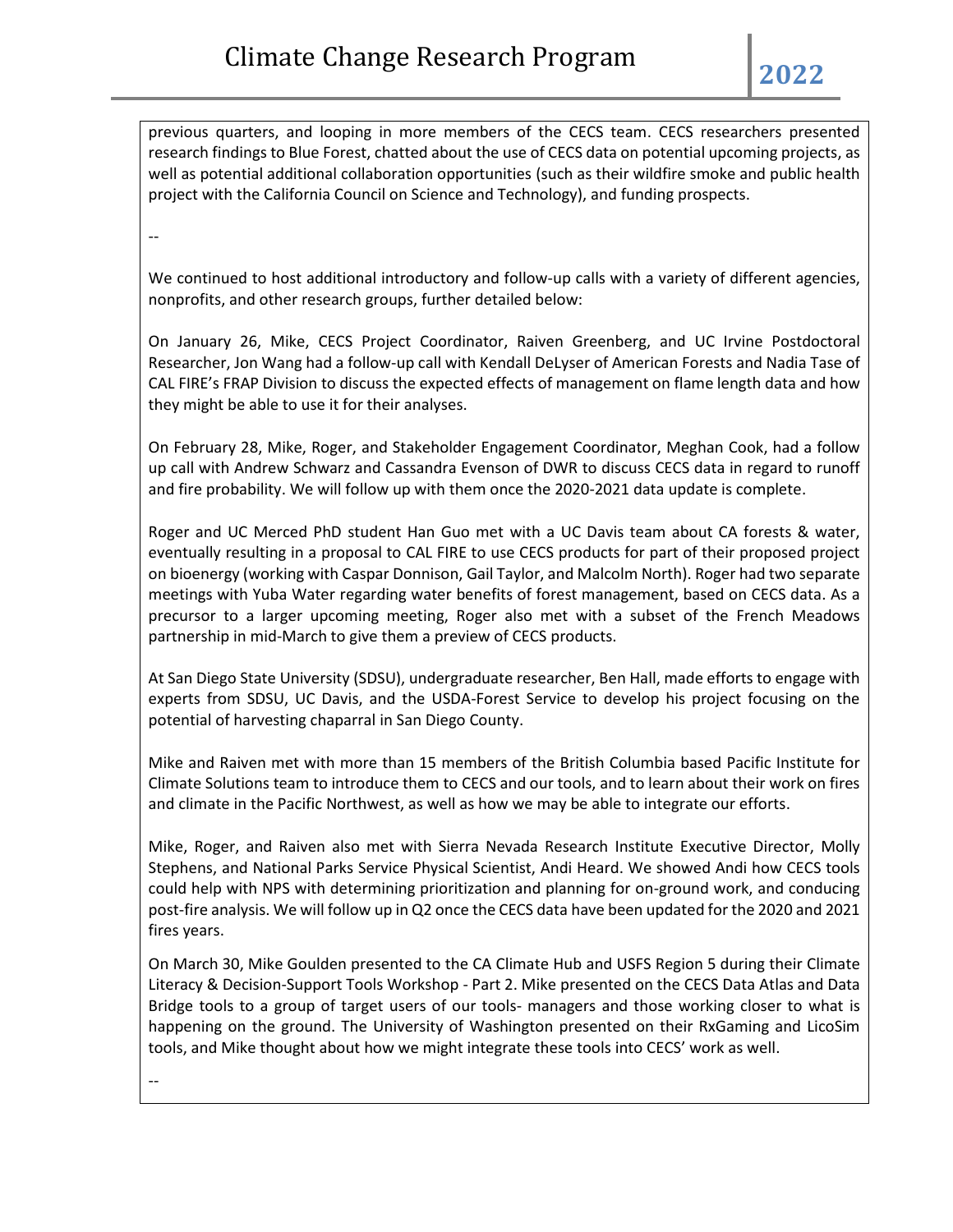To further share the work of CECS beyond academia and agencies, several team members undertook special efforts to speak about CECS data, engagement, and tools through both in-person speaking engagements with students, and via film recordings meant to be shared with the public.

For this, Raiven Greenberg presented to the UC Irvine Campus as a Living Lab Course, speaking to a class of undergraduate students who are sustainability interns on campus at UCI, and who are taking a course to complement their experiential learning. Raiven presented on her career path and how she came to join CECS, and then shared about the importance of stakeholder engagement and how we've done that at CECS, as well as explained some of the data and showed example uses of the Data Atlas. This is all in hopes of engaging the younger generation in thinking about stakeholder-centered science and climate solutions.

In addition, Roger Bales was interviewed for the PBS program "American Grown: My Job Depends on Ag", for their episode entitled "Burn Scars", where they explore how wildfires and forest health affect groundwater recharge throughout the state. You can view the episode [here.](https://www.pbs.org/video/american-grown-my-job-depends-on-ag-burn-scars-rtysex/)

On March 18, Roger hosted rough cut of the film "California's Watershed: Healing", which is partially funded by CECS, and which prominently features several CECS researchers, alongside several State and federal officials. The screening was hosted at UC Berkeley, and also shown virtually. In-person attendees included Roger's class at UC Berkeley, as well as some of CECS' partners, like Blue Forest. John Battles also attended and assisted with soliciting feedback. Meghan Cook assisted with the film screening by surveying attendees and synthesizing feedback for film editor, Jim Thebaut of the Chronicles Group. This feedback process is to ensure that the film is as relatable and as informative as possible for our stakeholders, while still being engaging and fun to watch.

# **CURRENT STATUS OF THE RESEARCH**

4. Summarize the efforts taken during this report period to accomplish the task objectives for each project in the grant:

#### **Task 1**

To better support integrating the forest sector into climate mitigation strategies, UC Merced postdoctoral researcher, Jian Lin, conducted a comprehensive literature review to identify original studies which examined the relationship between forest management and carbon outcomes, and then employed meta-analysis to quantify climate benefits or losses from implementing individual management practices. Jian differentiated the impacts of forest management on carbon outcomes by activity types, carbon pools, and study regions, and quantified the magnitudes and ranges of the carbon pools for different forest activity types. Preliminary findings are found in section 6 of this report.

Meanwhile, efforts on studying carbon fluxes in chaparral continued by Walter Oechel's lab at SDSU. There, PhD candidate Andrea Fenner analyzed field data to determine the effects of fire on carbon flux in chaparral ecosystems. She also used ArcGIS to model vegetation health and burn severity in chaparral ecosystems. MS candidate, Jessica Montes, conducted a time series analysis of her soil respiration data to understand the hourly and daily trends of soil respiration after rainfall events during dry and wet seasons. The SDSU team maintained three eddy covariance towers to support their continuing carbon flux measurements.

#### **Task 2**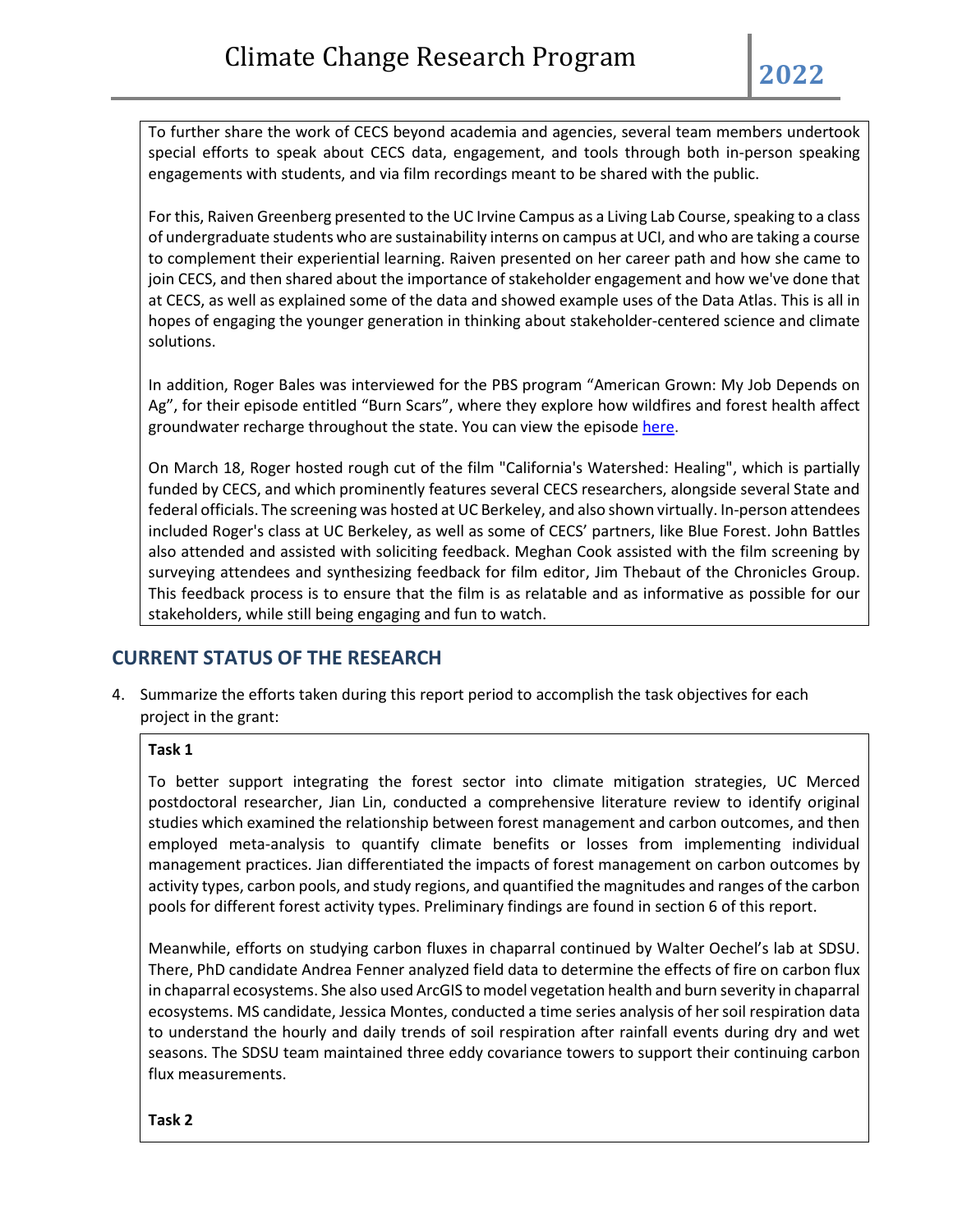UC Irvine PhD candidate, Carl Norlen, has been updating analysis on how wildfire recovery changes forest drought response. He is working on a manuscript draft and aiming to have the first draft complete in Q2, and submitted in Q3. He also began working on a project using the NCS Toolbox to study how fuels impact wildfire risk in California, and is comparing field data sets from the Irvine Ranch Conservancy and Center for Environmental Biology data with data from CECS.

At UC Davis, Professor Yufang Jin has been working with PhD candidate, Yuhan Huang, to refine the daily fire rate of spread study, which was done by Erica Scaduto (a former MS student), for all large fires from 2012 to 2020, using a machine learning approach.

In another take on machine learning, UCI PhD student, Ved Bhoot, continued to work this quarter on pixel-scale recovery analysis. He produced R code to extract out data to train a model and conduct exploratory analysis on recovery patterns throughout California from 1986-2019, and has R scripts prepared to produce a pixel scale analysis. Ved also produced a CA ownership raster, patched together state-wide mosaics of PRISM precipitation and temperature, and produced rasters of years since fire as stand age. He is close to being ready to train a random forest model, but will first produce state-wide products for burn severity as dNBR. He is currently using FRAP polygons but will likely switch to Jon Wang's disturbance history layers for better quality pixels. The final table that he is producing will use around 1% of the pixels from the burn perimeters which should produce a table with ~2-4 million rows of data ready for analysis.

#### **Task 3**

Major overhaul and updates have been made to the NCS Toolbox in Q1, our largest push yet to get these tools ready for public use.

For the Data Atlas in particular, which is publicly available at [https://cecs.ess.uci.edu/data-atlas/,](https://cecs.ess.uci.edu/data-atlas/) UC Davis Web Programmer, Mike Walkinshaw, added informative "tool tips" for each of the data layers. Users can hover over a "?" icon next to the layer name in the table of contents to display a brief description of the layer, and (in some cases) how it was derived. Mike also added a feature to allow users to make "point queries" on the map. Users can click the map to identify the specific data layer values at that location, whether they are viewing a single layer or comparing layers (in which case the values for both layers are shown). The point query feature is not relevant for the RGB "overview" layers. In the version of the tool that is still under development, Mike also added an experimental feature that allows users to add shapefiles from their own computer to be displayed on the map. This can be useful for visualizing a user's area of interest within the context of our data layers. It could also serve as a means of displaying summaries and analyses from the Data Bridge tool. This feature is currently only available in the development version of the Data Atlas, but will likely be released on the public version sometime in Q2.

Our other push was to start to prepare the Data Bridge for public use, and to set things up to better complement data analysis, letting users more easily get an answer to the problem they are trying to solve. As part of this, UC Berkeley Research Tech, Elliot Kuskulis, developed a starter kit of map packages for ArcGIS Pro and ArcMap by compiling and organizing publicly available data layers to be used in conjunction with the CECS DataBridge to support environmental planning in California. He also helped with testing for multiple versions of the DataBridge by replicating examples and documenting issues during the process, assisting us in troubleshooting and allowing Mike Goulden to make the necessary changes to the underlying source code. Mike also coordinated with the cloud-based virtual desktop service, Apporto, to start to set up the NCS Toolbox for public access.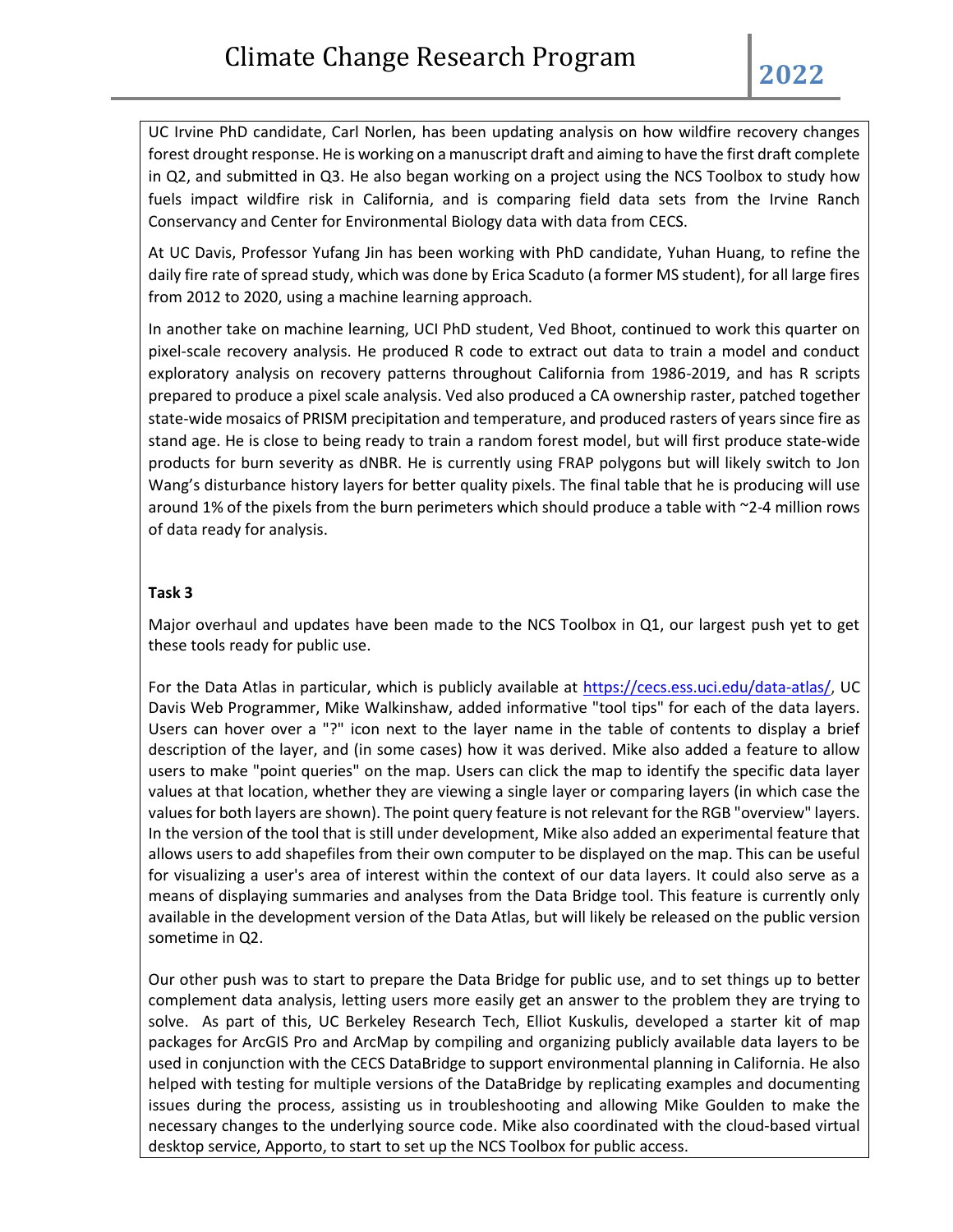To support these new tool updates and additions, Meghan Cook, developed talking points to promote CECS' data and tools. She also continued to develop data and tool documentation, including metadata and detailed descriptions for original CECS data layers, and user guide for CECS tools. These will be added to the NCS Toolbox in Q2. Meghan also edited and updated the CECS website to reflect current research, accomplishments, and products, and wrote and posted blog articles to the CECS website to promote published papers from CECS researchers, including [this blog](https://california-ecosystem-climate.solutions/hotter-summers-under-climate-change-lead-to-worsening-sierra-nevada-wildfires/) about Aurora Gutierrez's recent research on temperature and burn probability in the Sierra Nevada. Meghan also co-managed the CECS Twitter account and wrote and sent a quarterly newsletter to stakeholders. The most recent newsletter can be viewe[d here.](https://mailchi.mp/9277ec72c942/cecs-research-update-may-5712512) In addition to all of the written communications listed above, Meghan also worked with Elliot to draft a script for a CECS DataBridge tutorial video and record a test version of this video.

To assist with the need for additional communications surrounding CECS' research and tool updates, we decided to host a cohort of Science Communications Interns for a third summer, and put up the job posting in late February. We received 18 applicants for three spots, and began selecting candidates to interview. Interviews and selection will happen in Q2, and interns will begin their 8-week internship starting on June 21.

#### **Task 4**

Great strides have been made in Q1 by CECS researchers who are focused on ecosystem services and valuation.

UC Irvine Postdoctoral Researcher, Charity Nyelele, submitted a manuscript on how machine learning offers new opportunities for mapping currently understudied cultural ecosystem services including recreation. She also worked towards completing the first draft of a paper on the economic valuation of recreational ecosystem services in the Tahoe Central Sierra Initiative (TCSI) area. She contributed to revisions made on the multi-benefit paper led by Blue Forest that was resubmitted for journal review. Alongside UC Irvine Assistant Professor, Benis Egoh, Charity also submitted an abstract for the "Rewilding and restoration of degraded ecosystems" session of the International Society for Ecology 2022 Congress in Geneva, Switzerland.

During this period, UC Merced PhD candidate, Han Guo, finished a manuscript regarding valuing the benefits of forest restoration on enhancing water supply and hydropower. By using a scalable top-down approach to tracking annual evapotranspiration, coupled with hydropower simulation models that include energy-price information and marginal prices for water sales to value water-related services, he showed that water and hydropower benefits can offset the cost of restoration, especially in the face of climate change. Aside from the water-related benefits, Han is also working on valuing the benefits of forest restoration on mitigating the severity of wildfires, mainly for avoided costs on building assets loss, deterioration of air quality, soil erosion, carbon loss. The methods combine prediction of burn probability and flame length. He continued to work toward valuing the benefits of forest restoration, aiming to increase the resilience and sustainability of forest within California to facilitate associated projects for mitigating wildfire severity.

In Q1, UC Merced Postdoctoral Researcher, Min Gon Chung revised his manuscript, "Economic impacts of management activities and carbon sequestration and water production in dry forests." He also continued to update a web-based tool that estimates carbon and water values for 20 years after forest management practices in the TCSI. Min also valued raster files regarding the expected effect of management on water supply. For runoff valuation, he used three different options: unit prices (\$50/acre-foot, \$200/ acre-foot, \$500/ acre-foot), discount rates (0, 3, 5%), and duration of benefit (first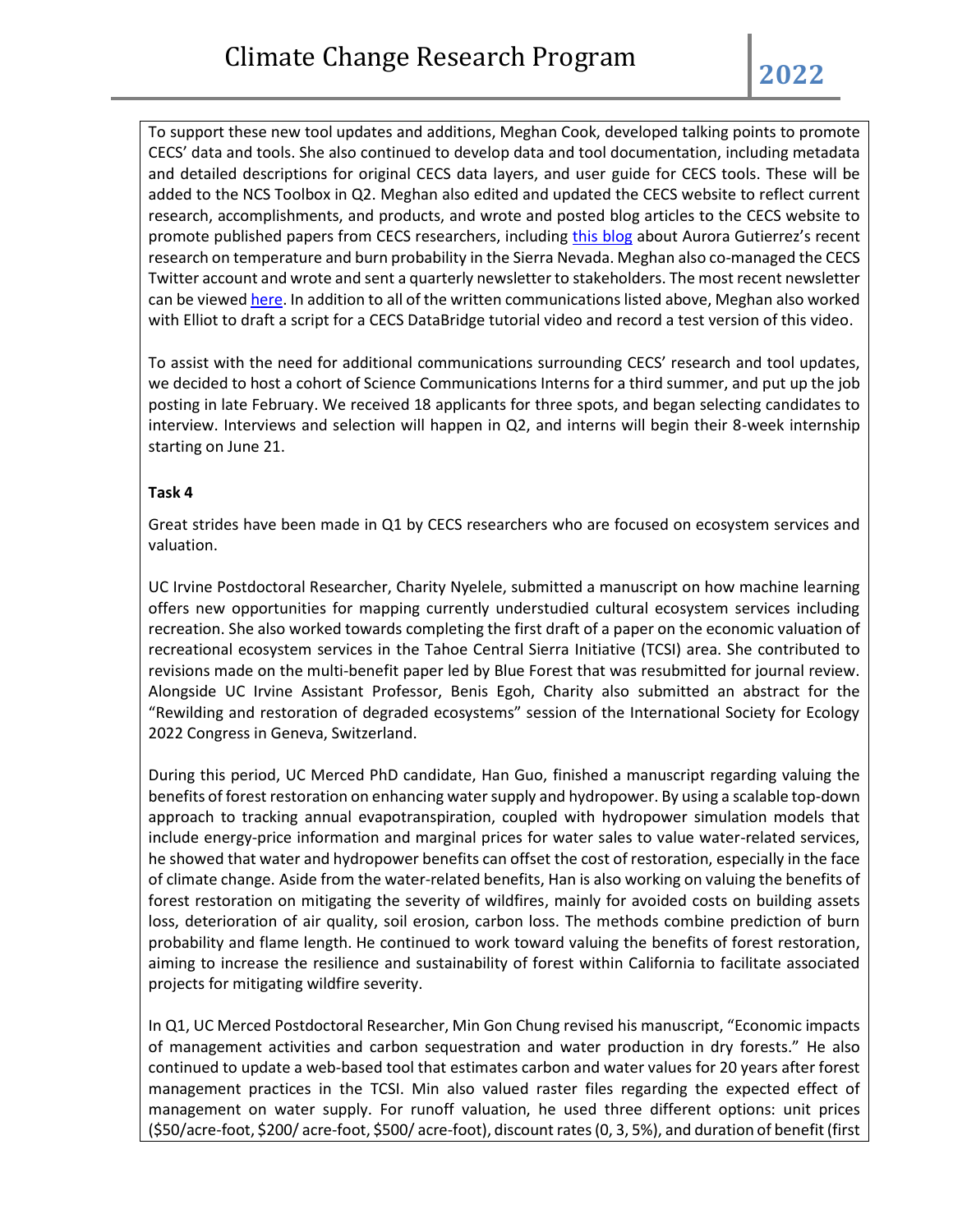year, sum over 10 years, and sum over 20 years after treatment). This resulted in 675 water valuation layers, and will be adopted as a part of the Data Atlas later this summer.

5. Summarize by task any deliverable or outcome completed during the current reporting period:

The creation of NCS Toolbox on the cloud-based virtual desktop platform, Apporto, was a large outcome for CECS this quarter. Mike Goulden worked with Apporto tech support to get the CECS data and tools up onto this platform, and is currently iterating on updates, before sharing internally with the full CECS team in early Q2, and then sharing this publicly shortly thereafter. Moving the tools, and in particular, the Data Bridge, onto a cloud-based platform means that the process for accessing CECS data and tools will be much more streamlined for users. It will allow people to do quick data grabs and evaluations on a virtual desktop environment, without needing to have a certain amount of RAM of storage space on their computer. This functionality will ultimately let us share the tool much more widely, as well as rapidly update it and push updates out to users in near real time. This full working beta version of the NCS Toolbox was one of the "stretch" goals of the project, so we are incredibly happy to achieve this, and to still have several months left to continue to refine it.

6. If applicable, what short-term value, interim findings or success stories can you produce as a result of your work?

### *NCS Toolbox Audit with State agencies*

As mentioned in Section 3 of this report, our NCS Toolbox audit with State agency representatives was a success for two reasons: 1) We were able to showcase the great work that the team has completed so far, and to show our data and tools can be useful to advancing the climate and land management goals of the state, and 2) We received valuable insights from our knowledgeable panelists, who provided us with feedback on both the content and functionality of the tools that we are now incorporating into improved versions of all tools, which should be available for public release in Q2.

## *CECS Semi-Annual Meeting*

In addition to our meaningful outreach with stakeholders and partners, we also took the opportunity to bring our internal CECS team together in a meaningful way this quarter with an "all-CECS" two-part Semi-Annual Meeting on March 28 and 31. This allowed researchers to share their research updates with the full team, discuss the progress on the NCS Toolbox, and to brainstorm about future directions that we can take to further build upon this work and create a positive impact. Team members left with a renewed sense of camaraderie going into the last leg of this project.

#### *Research findings and applications:*

Jian Lin found through his meta-analysis that for case studies that employed the field observation approach, all forest management activities caused a decline in live aboveground carbon, while the responses of dead aboveground carbon and forest floor carbon varied depending on activity types. For mineral soil carbon and soil respiration rate, thinning tended to increase their magnitudes while prescribed fire had the opposite effects. For case studies that employed the modeling approach, we see that continued business-as-usual or low scenarios will lead to the net carbon sources, indicated by statistically significant differences between mean/median points and the horizontal zero line. The increased magnitudes of carbon benefits were larger when changing from low to moderate scenarios than from moderate to aggressive scenarios, suggesting that moderate scenarios seem to be a realistic and efficient option by balancing carbon outcomes and the practical concerns.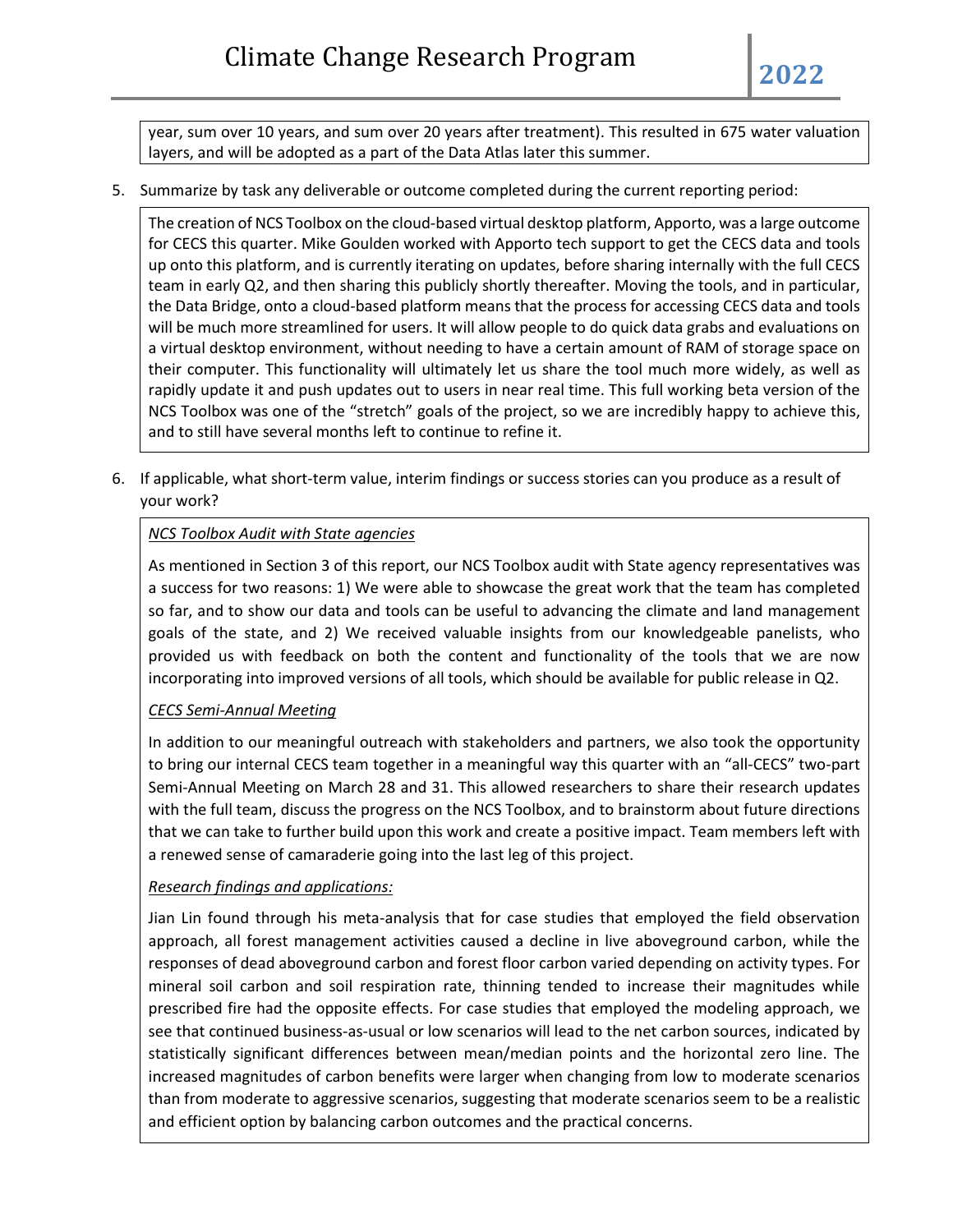*Papers under review or published in Q1 (note that all publications to date can be found on the [Publications page of the CECS website\)](https://california-ecosystem-climate.solutions/publications/):*

- 1. Chen, B. and Y. Jin (2022). [Spatial patterns and drivers for wildfire ignitions in California.](https://iopscience.iop.org/article/10.1088/1748-9326/ac60da)  [Environmental Research Letters.](https://iopscience.iop.org/article/10.1088/1748-9326/ac60da) *Environ. Res. Lett.,* 17**,** 055004.
- 2. Chen, Y., S. Hantson, N. Andela, S.R. Coffield, C.A. Graff, D.C. Morton, L.E. Ott, E. Foufoula-Georgiou, P. Smyth, M.L. Goulden, and J.T. Randerson. (2022, in revision) Tracking extremes in California wildfire spread using satellite active fire detections and an object-oriented classification approach. Scientific Data.
- 3. Coffield, S.R., C.D. Vo, J.A. Wang, M.L. Goulden, G. Badgley, D. Cullenward, J.J. Battles, W.R.L. Anderegg, and J.T. Randerson (in review). Using remote sensing to quantify the additional climate benefits of California forest carbon offset projects. Global Change Biology.
- 4. Eriksson, Max, Mohammad Safeeq, Tapan Pathak, Benis Egoh, Roger Bales (in review). Using stakeholder-based fuzzy cognitive mapping to assess management effects on wildfirevulnerable forests. Restoration Ecology.
- 5. Guo, Weichao, Mohammad Safeeq, Hongyan Liu, Xiuchen Wu, Guotao Cui, Qin Ma, Michael L. Goulden, Mats Lindeskog, Roger C. Bales (2022). [Mechanisms Controlling Carbon Sinks in Semi-](https://agupubs.onlinelibrary.wiley.com/doi/epdf/10.1029/2021GB007186)[Arid Mountain Ecosystems.](https://agupubs.onlinelibrary.wiley.com/doi/epdf/10.1029/2021GB007186) Global Biogeochemical Cycles, Volume 36, Issue 3. doi: 10.1029/2021GB007186.
- 6. Hantson, S., N. Andela, M.L. Goulden, J.T. Randerson (2022, in revision). Human-ignited fires are faster, hotter and kill more trees in California forests. Nature Communications.
- 7. Hemes K.S., Norlen C.A., Wang J.A., Goulden M.L., Field C.B. (2022, in revision). "The magnitude and pace of photosynthetic recovery after wildfire in California ecosystems" PNAS
- 8. Norlen C.A., Golden M.L. (2022, in revision). Recent tree mortality inoculates semi-arid conifer forests against subsequent drought exposure. Communications Earth & Environment
- 9. Nyelele, C., Egoh, B.N., Keske, C. and Chung, M.G. (in review). Machine learning offers opportunities for reducing uncertainty in mapping understudied cultural ecosystem services.
- 10. Quesnel Seipp, Kimberly; Maurer, Tessa; Elias, Micah; Saksa, Phil; Keske, Catherine; Oleson, Kirsten; Egoh, Benis; Cleveland, Rachael; Nyelele, Charity; Wyrsch, Peter; Goncalves, Nicolas; Hemes, Kyle; Lewis, David; Guo, Han; Gon Chung, Min; Gritter, Abby; Conklin, Martha; Bales, Roger (in review). A multi-benefit framework for funding forest management in the Western USA.
- 11. Sam, J. A., Preisler H. K., Westerling A. L., Xu Q., Baldwin W. J. and Sleeter B. M. (in review). Estimation of Burn Severity Fractions in California. Environmental Research Letters.
- 12. Wang, J., J.T. Randerson, M.L. Goulden, C. Knight, and J.B. Battles (2022, in revision). Remote sensing reveals multi-decadal losses of tree cover in California driven by increasing fire disturbance and climate stress. AGU Advances.
- 13. Xu, Qingqing, Anthony LeRoy Westerling, Andrew Notohamiprodjo, Christine Wiedinmyer, Joshua J Picotte, Sean A. Parks, Matthew D. Hurteau, Miriam E Marlier, Crystal A. Kolden, Jonathan A. Sam, W. Jonathan Baldwin, Christiana Ade (in review). Wildfire Burn Severity and Emissions Inventory: An example implementation over California. Environmental Research Letters.

## *Conference Presentations:*

Two SDSU students presented their work at the NOAA/EPP 10th Biennial Forum in Tallahassee, Florida. Andrea Fenner presented a research poster focusing on the effects of drought, fire, and stand age on CO2 flux in semi-arid chaparral ecosystems, while Jessica Montes presented a research poster focusing on soil respiration trends in chaparral.

UC Merced Project Scientist, Max Eriksson, presented on CECS stakeholder attitudes assessment workshops methods at the UC Merced Management of Complex Systems Seminar series.